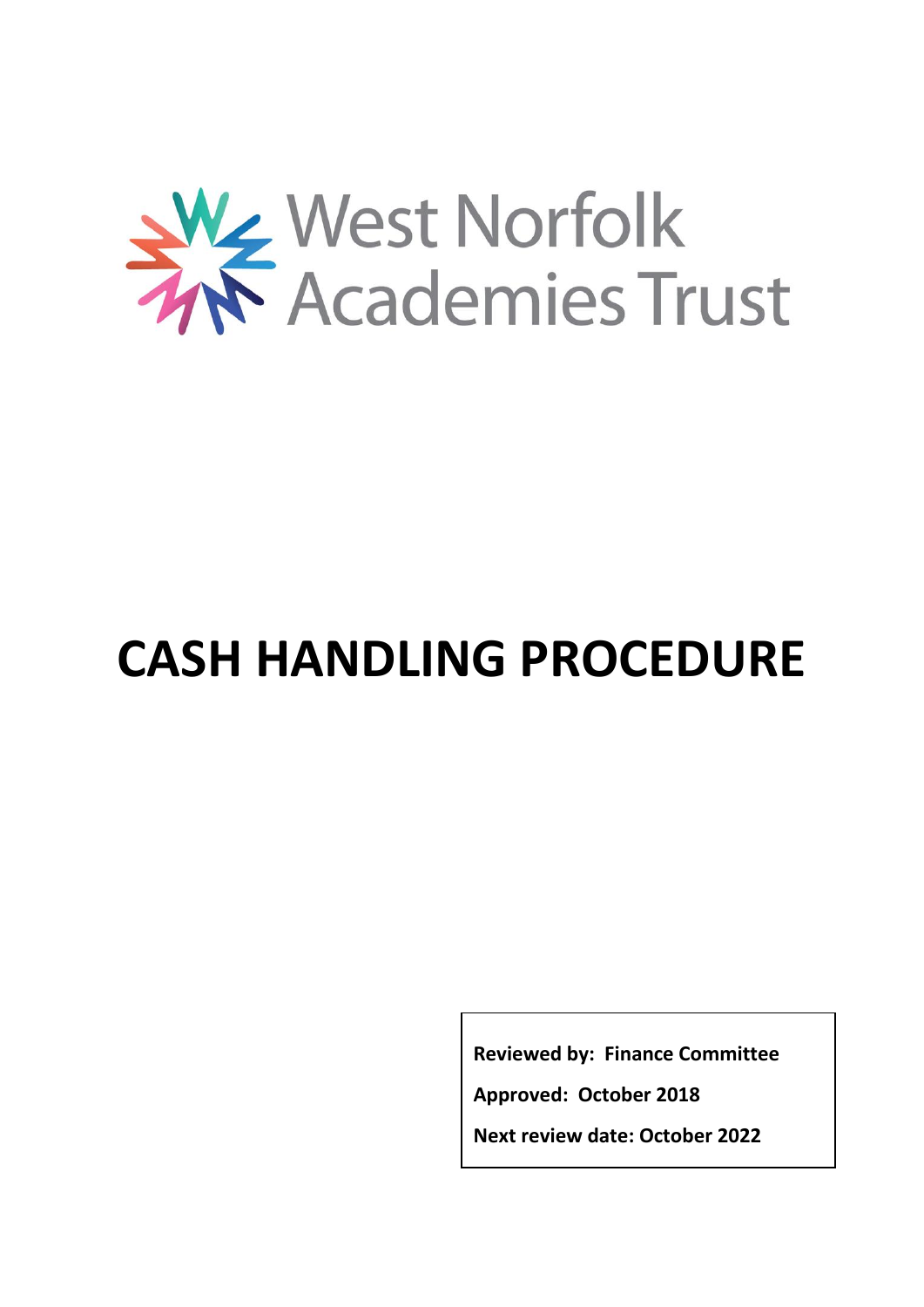#### **Contents**

| Purpose                                  |                |
|------------------------------------------|----------------|
| Scope                                    | 1              |
| Responsibilities                         | 1              |
| Procedures                               | $1 - 2$        |
| Activities requiring a cash float        | $\overline{2}$ |
| Expenditure related to collecting monies | 2              |
| Cash paid to students                    | 2              |
| Charity activities                       | $\overline{2}$ |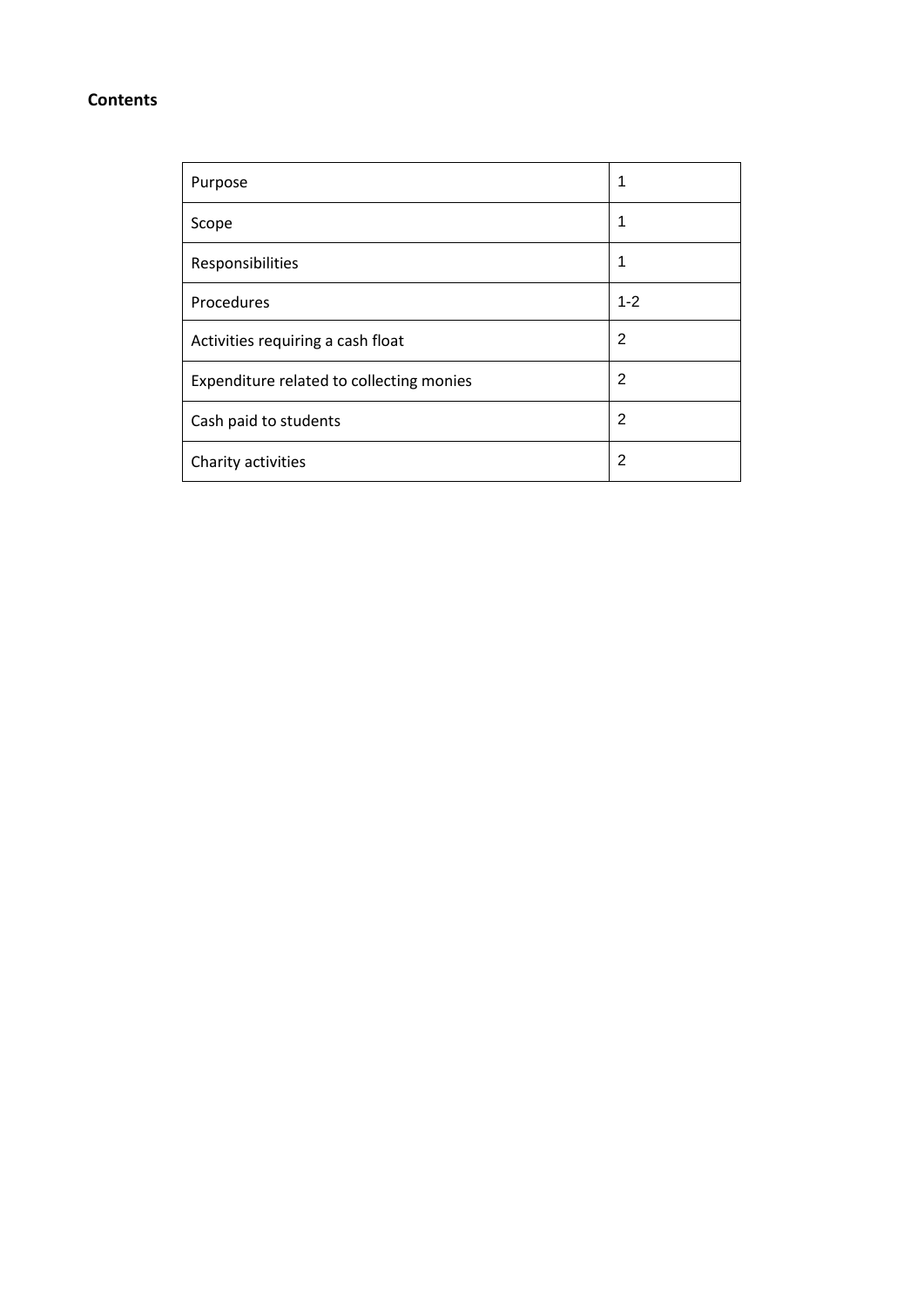## **1. Purpose**

**1.1** During the course of their duties, staff may need to collect money, for whatever reason, from students or members of the public. In order to protect the integrity of the staff and/or the Trust, all such monies must be properly accounted for, and this document details the procedures that must be adopted in all such cases.

## **2. Policy Statement**

**2.1** This cash handling policy and procedure is provided by the Trust to protect the integrity of the staff and/or the Trust, adherence to which will ensure all monies are properly accounted for.

## **3. Scope**

- **3.1** Money should never be given to members of staff by students or the general public. Any money becomes 'public money' and must be accounted for in the Trust's accounting system.
- **3.2** Staff members should always advise the student or member of public to hand their cash to the Finance Department or place in the secure box in Reception/Finance.
- **3.3** Nothing should be sold to students. All sale transactions need to go through the shop and be accounted for on the till.
- **3.4** Under no circumstances should staff personally retain money or use any of the cash collected for personal or academy purposes.
- **3.5** All expenditure relating to the student/public money should be made through the Trust's purchasing procedures.
- **3.6** This policy should be read in conjunction with Trusts Financial manual

#### **4. Responsibilities**

- **4.1** The Accounting Officer (Executive Head Teacher) is responsible for implementing this policy.
- **4.2** The Finance Manager is responsible for managing this policy.
- **4.3** All members of Finance staff are responsible for the effective operation of the Policy and Procedures.
- **4.4** All staff are responsible for the day to day implementation and monitoring of this policy.
- **4.5** Any breach of these regulations will be treated as a serious disciplinary offence.

#### **5. General Procedures**

**5.1** Where sums of money are to be collected from groups of individuals for trips, the member of staff should notify the Finance Department in advance. Students should be encouraged to place money in an envelope with their name and form on then post it in the secure box in Reception/Finance. The Finance Department will then collect the money and issue each individual with a receipt or a payment card and keep a log of all monies paid for that particular trip.